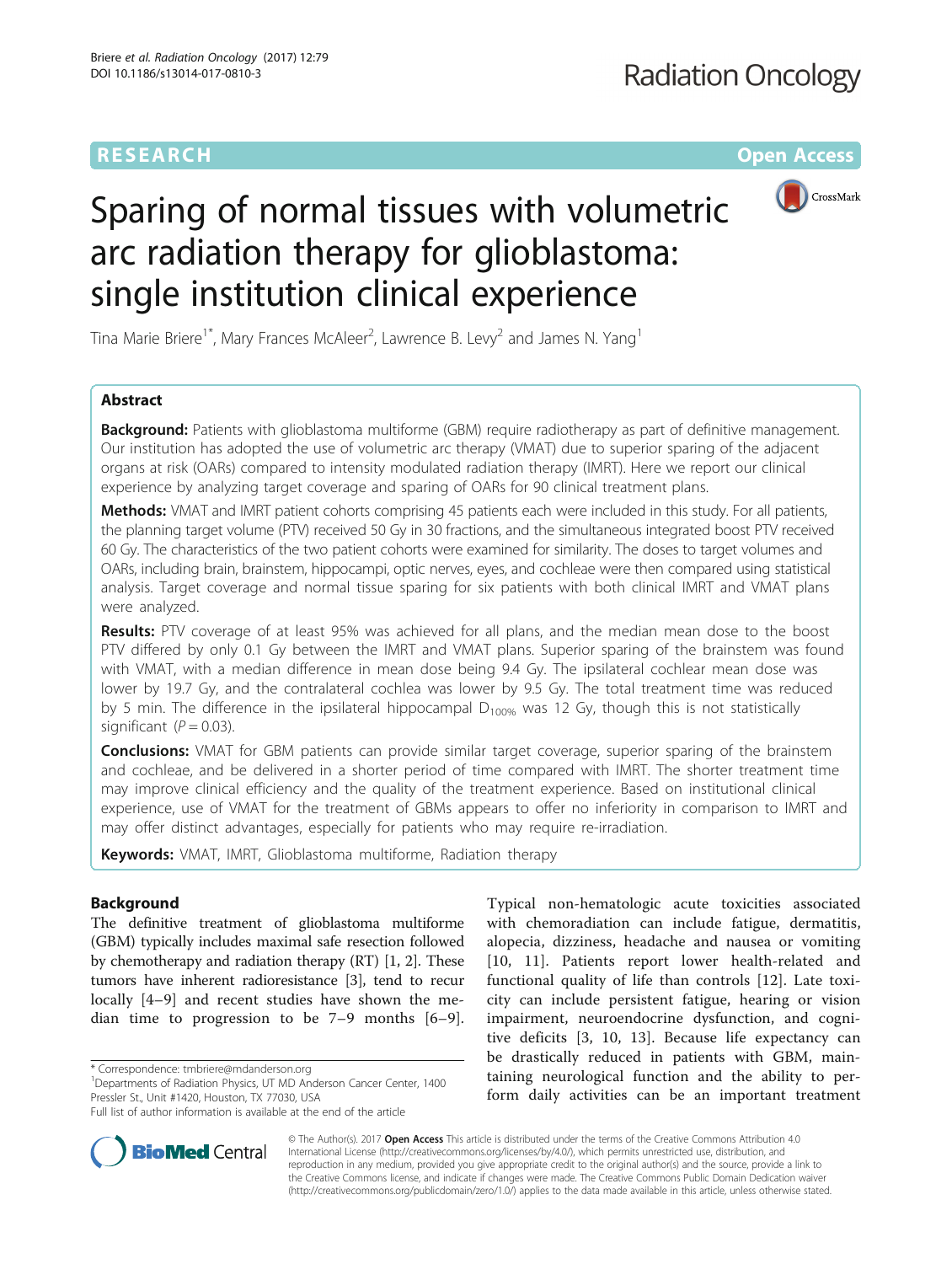goal [[13](#page-8-0)–[15](#page-8-0)]. The dose constraints of the adjacent critical normal structures often limit the dose able to be delivered to the tumor target.

Minimizing RT dose to normal tissues is of utmost importance to minimize both acute and late toxicity of treatment. Intensity modulated radiation therapy (IMRT) has become a modality of choice because treatment plans show similar or better target coverage and sparing of normal tissues as compared to 3-dimensional conformal radiation therapy [\[14](#page-8-0), [16](#page-8-0)–[22\]](#page-8-0). Noncoplanar beams can provide more freedom in the beam arrangement to achieve good conformity, avoid critical structures, and enable fast dose fall-off outside the target. Volumetric arc radiation therapy (VMAT) delivers a modulated beam in one or more arcs, and, in general, VMAT can provide similar target coverage and normal tissue sparing as IMRT while substantially decreasing the treatment time. Treatment planning studies with limited numbers of patients have demonstrated the noninferiority of VMAT for gliomas compared with IMRT and tomotherapy [\[20](#page-8-0), [22](#page-8-0)–[25](#page-8-0)].

The use of VMAT for GBMs was adopted at our institution in 2014 due to improvement in the sparing of the brainstem and cochleae without loss of target coverage. The goal of the present work is to present our institutional experience with both treatment modalities. In order to demonstrate the differences in plan quality between VMAT and IMRT treatment plans for glioblastoma, we have analyzed the dose distributions of 90 clinical treatment plans, 45 patients treated with VMAT and 45 with IMRT. Unlike more limited treatment planning studies, all 90 plans were created by clinical dosimetrists and used for patient treatment. For six patients in this study, clinical VMAT and IMRT plans were available, and differences in these plans are also presented to demonstrate the differences in these modalities for this type of treatment.

## Methods

Ninety consecutive adult patients treated at our institution between 2014 and 2015 were included in this retrospective study, 45 treated with step-and-shoot IMRT and 45 with VMAT. Institutional review board approval was obtained for this retrospective analysis. Patients were included if they were diagnosed with GBM, astrocytoma or oligodendroglioma treated using the glioblastoma treatment protocol described below.

Patients were simulated in a supine position, and the head was immobilized in neutral position with a customized thermoplastic mask. Computed tomography images with a slice thickness of 2–3 mm were acquired for treatment planning, and these images were coregistered with each subject's corresponding brain magnetic resonance images (MRI) to facilitate target and

normal tissue delineation. The use of MR imaging has been shown to improve target delineation [[26](#page-8-0)]. The gross tumor volume (GTV) was defined as the volume corresponding to the resection cavity and gadolinium contrast enhancing T1-weighted MRI images. The clinical target volume (CTV) included a 2-cm isotropic expansion from the GTV, modified to include areas of FLAIR abnormalities on the fused MRI compatible with tumor infiltration and to respect normal anatomic barriers. The CTV and GTV were each expanded by 0.3–0.5 cm to create the planning target volume (PTV) and boost planning target volume (bPTV), respectively. The method for defining the GTV and CTV is consistent with ESTRO-ACROP current guidelines [\[27\]](#page-8-0), but it should be noted that our institution uses a boost PTV in addition to a conventional CTV-derived PTV [\[28\]](#page-8-0). The optic chiasm, optic nerves and cochleae were delineated on the simulation CT assisted by the fused T2-weighted MR images. The hippocampi were delineated following RTOG 0933 guidelines [[29](#page-8-0)] and for 84 patients, these delineations were post hoc. The brain contour excluded the GTV, optic chiasm, and brainstem.

All step-and-shoot IMRT plans utilized 5 or 6 noncoplanar beams with 4 couch angles, while VMAT plans used either 2 full or partial coplanar arcs either alone or with an additional partial noncoplanar arc. Both the VMAT and IMRT plans were optimized using the Pinnacle<sup>3</sup> treatment planning system (Philips HealthCare, Fitchburg, WI). The PTV was prescribed a dose of 50 Gy in 30 fractions, while the bPTV was prescribed 60 Gy, to be delivered using a simultaneous integrated boost technique. The following dose constraints were used during treatment planning: the maximum point dose  $(D_{\text{max}})$  to the optic chiasm and optic nerves was  $\leq$  54 Gy, for each eye D<sub>max</sub>  $\leq$  40 Gy and the mean dose (D<sub>mean</sub>) was ≤ 30 Gy, for each cochlea D<sub>max</sub> ≤ 45 Gy and  $D_{mean} \leq 30$  Gy, the volume of brain receiving ≥ 30 Gy ( $V_{30\text{Gv}}$ ) was ≤ 50%, and for the brainstem  $V_{30\text{Gy}} \leq 33\%$  and the  $V_{60\text{Gy}}$  was  $\leq 0.01$  cc. The hippocampi were not considered as avoidance structures, and therefore no dose constraints were applied during treatment planning. Patients were treated on Varian 2100EX, Trilogy or TrueBeam linear accelerators with either Millennium or high definition multileaf collimators (Varian Medical Systems, Palo Alto, CA). One patient was treated on an Elekta VersaHD linear accelerator (Elekta, Stockholm, Sweden). The total treatment time from the start of imaging to the final beam-off time was calculated from the Mosaiq Record and Verify system (Version 2.6, IMPAC Medical Systems, Sunnyvale, CA).

Statistical analysis of categorical variables such as tumor location was performed using Fisher's exact test, while continuous variables such as dose and treatment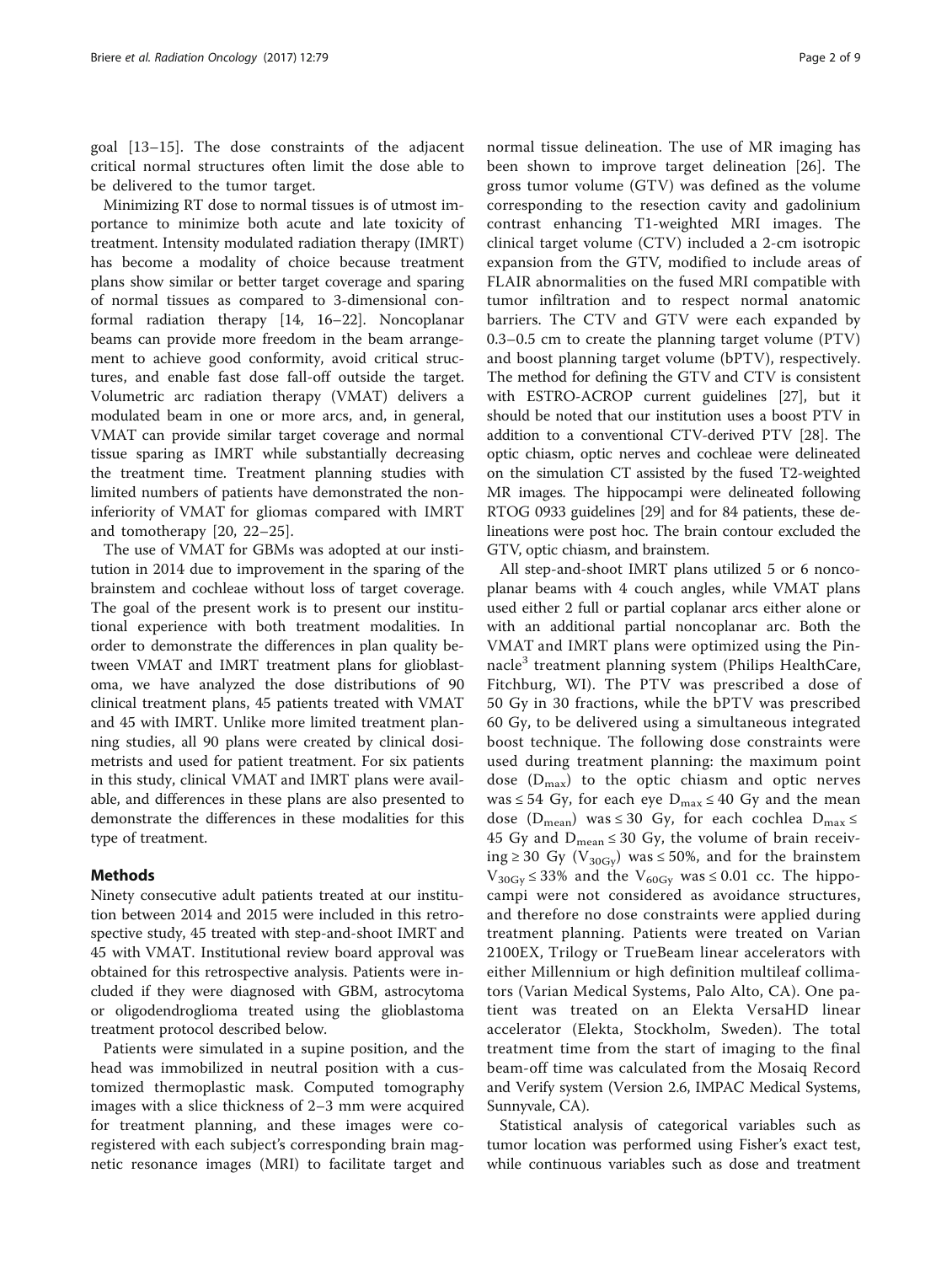<span id="page-2-0"></span>volume were compared using the Wilcoxon-Mann– Whitney rank sum test. Statistical significance was adjusted using the Bonferroni correction, with  $P = 0.05/$  $10 = 0.005$  for the target volumes and  $P = 0.05/36 =$ 0.0014 for the OARs. Relevant minimum, mean, maximum and percentage dose volume histogram variables were studied. In addition, the gradient index (GI) at the 50 Gy and 60 Gy levels was calculated for the total brain using the equation [[30\]](#page-8-0):

$$
GI_D = \frac{Vol_{0.5D}}{Vol_D}
$$

Table 1 Characteristics of the 90-patient cohort

| Characteristic        | Number of patients/Median value (Range) |                        | p*      |
|-----------------------|-----------------------------------------|------------------------|---------|
|                       | <b>IMRT</b>                             | VMAT                   |         |
| Diagnosis             |                                         |                        | 0.49    |
| Glioblastoma          | 44                                      | 43                     |         |
| Oligodendroglioma     | 1                                       | $\Omega$               |         |
| Astrocytoma           | 0                                       | $\overline{2}$         |         |
| Tumor Location        |                                         |                        | 0.32    |
| Frontal               | 14                                      | 23                     |         |
| Occipital             | 2                                       | 1                      |         |
| Parietal              | 8                                       | 6                      |         |
| Temporal              | 13                                      | 6                      |         |
| Thalamus              | 1                                       | 1                      |         |
| 2 or more lobes       | 7                                       | 8                      |         |
| Tumor Side            |                                         |                        | 0.34    |
| Bilateral             | $\overline{4}$                          | 5                      |         |
| Left                  | 24                                      | 17                     |         |
| Right                 | 17                                      | 23                     |         |
| bPTV Volume (cc)      | 85.1 (11.0-328.5)                       | 81.4 (28.3-285.3)      | 0.94    |
| PTV Volume (cc)       | 359.3 (128.9-779.1)                     | 370.8 (193.9-877.5)    | 0.18    |
| Brain Volume (cc)     | 1301.5 (1022.2-1849.0)                  | 1326.9 (1016.0-1658.6) | 0.23    |
| # Beams               |                                         |                        | < 0.001 |
| 2                     | 0                                       | 38                     |         |
| 3                     | $\Omega$                                | 7                      |         |
| 5                     | 43                                      | $\Omega$               |         |
| 6                     | $\overline{2}$                          | 0                      |         |
| # Couch Angles        |                                         |                        | < 0.001 |
| 1                     | 0                                       | 39                     |         |
| $\overline{2}$        | 0                                       | 6                      |         |
| 4                     | 45                                      | 0                      |         |
| Multileaf Collimator  |                                         |                        | 0.02    |
| High Definition       | 33                                      | 42                     |         |
| Standard              | 12                                      | 3                      |         |
| # Monitor Units       | 347 (285-487)                           | 453 (274-665)          | < 0.001 |
| <b>Treatment Time</b> | 15.0 (7.7-21)                           | $10.0$ (6.3-15.3)      | < 0.001 |

IMRT intensity modulated radiation therapy, VMAT volumetric arc therapy, bPTV boost planning target volume prescribed to 60 Gy, PTV planning target volume prescribed to 50 Gy

\*From Fisher's exact test or Wilcoxon-Mann–Whitney rank sum analysis

where a smaller value indicates a steeper falloff between, for example, the 50 Gy and 25 Gy isodose lines.

Finally, the inhomogeneity index (II) was calculated for both PTVs using the following equation [\[20\]](#page-8-0):

$$
II = D_{05\%} - D_{95\%}
$$

where  $D_{\text{XX}\%}$  is the dose that covers XX% of the target volume, and a higher value indicates a less homogeneous dose distribution. The ideal value of II for the boost PTV would be 0 Gy and for the PTV it would be  $\leq 10$  Gy. Previous studies have shown improved sparing of organs at risk (OARs) with high definition multileaf collimators [[31](#page-8-0)], and so a separate analysis of the PTV and select OARs was performed for the high definition plans.

Six patients were planned using both IMRT and VMAT. For these patients, the VMAT plans were chosen for clinical treatment, and were also included in the larger VMAT cohort analyzed in this work. Comparison of target coverage and dose to critical structures using these subjects was made to illustrate the differences between these two modalities. Statistical analysis was performed using the Wilcoxon signed-rank test. However, it should be noted that the minimum possible  $p$ -value for 6 data points exceeds the values for significance after Bonferroni adjustment.

# Results

Characteristics of the patients and treatment techniques are shown in Table 1. For the two different patients cohorts (IMRT vs. VMAT), there was no statistical difference in diagnosis, tumor location, tumor side, planning target volumes and brain volume between the

Table 2 Planning target volumes for the 90-patient cohort

|                        | Median (Range)      |                     |         |
|------------------------|---------------------|---------------------|---------|
|                        | <b>IMRT</b>         | VMAT                | $P^*$   |
| bPTV                   |                     |                     |         |
| $D_{\min}$ (Gy)        | 56.8 (48.4–59.8)    | 58.2 (49.4–60.0)    | 0.15    |
| $D_{\text{mean}}$ (Gy) | $61.8(61.1 - 62.5)$ | $61.9(61.1 - 62.8)$ | 0.02    |
| $D_{\text{max}}$ (Gy)  | 64.1 (62.6–66.4)    | $63.8(62.0 - 65.5)$ | 0.05    |
| $V_{60GV}$ (%)         | 99.0 (90.5-100.0)   | 99.4 (94.7-100.0)   | 0.19    |
| II(Gy)                 | $2.2(1.2-5.3)$      | $1.9(0.8-3.1)$      | 0.04    |
| <b>PTV</b>             |                     |                     |         |
| $D_{\min}(Gy)$         | 45.3 (33.6-48.7)    | 42.7 (23.9-48.1)    | 0.003   |
| $D_{\text{mean}}$ (Gy) | 56.9 (53.8–58.7)    | 56.4 (54.2–59.3)    | < 0.001 |
| $D_{\text{max}}$ (Gy)  | $64.1(62.6 - 66.7)$ | $63.8(62.0 - 65.5)$ | 0.05    |
| $V_{50GV}$ (%)         | 99.1 (95.1-99.9)    | 98.5 (95.2-99.9)    | 0.02    |
| II(Gy)                 | 11.2 (9.8-12.7)     | $11.6(10.2 - 12.5)$ | 0.07    |

IMRT intensity modulated radiation therapy, VMAT volumetric arc therapy, bPTV boost planning target volume prescribed to 60 Gy, PTV planning target volume prescribed to 50 Gy,  $D_{min}$  minimum dose,  $D_{mean}$  mean dose,  $D_{mod}$ maximum dose,  $V_{XXGy}$  volume receiving XX Gy or more, *II* inhomogeneity index \*From Wilcoxon-Mann–Whitney rank sum analysis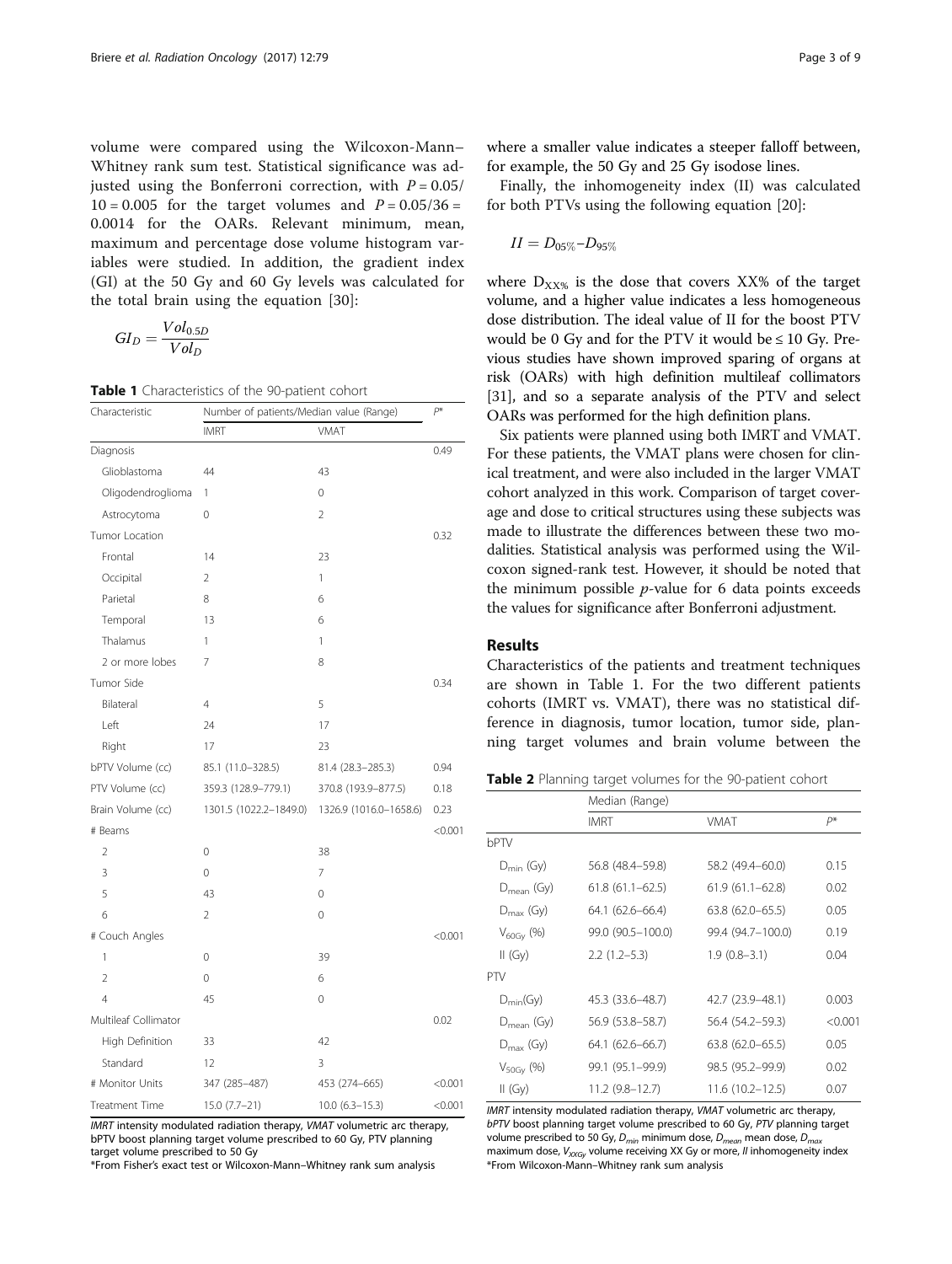<span id="page-3-0"></span>Table 3 Organs at risk for the 90-patient cohort

|                           | Median (Range)                             |                    |         |
|---------------------------|--------------------------------------------|--------------------|---------|
|                           | <b>IMRT</b>                                | <b>VMAT</b>        | P*      |
| <b>Brain</b> <sup>a</sup> |                                            |                    |         |
| $D_{mean}$ (Gy)           | 26.7 (12.0–36.5)                           | 27.6 (15.8–36.0)   | 0.41    |
| $D_{\text{max}}$ (Gy)     | $63.8(62.6 - 66.2)$<br>$63.5(62.0 - 64.9)$ |                    | 0.07    |
| $V_{30Gy}$ (%)            | 34.5 (11.4-58.0)                           | 38.0 (19.3–61.5)   | 0.16    |
| $V_{60Gy}$ (%)            | $3.7(0.7-9.6)$                             | $3.3(1.1-12.1)$    | 0.62    |
| <b>Brain</b> <sup>b</sup> |                                            |                    |         |
| Gl <sub>50Gy</sub>        | $1.9(1.5-2.3)$                             | $1.9(1.5-2.4)$     | 0.08    |
| Gl <sub>60Gy</sub>        | $5.0$ $(2.8 - 31.6)$                       | $6.4$ (2.3–13.2)   | 0.05    |
| Brainstem                 |                                            |                    |         |
| $D_{mean}$ (Gy)           | 28.7 (7.8–46.3)                            | 19.3 (0.8–39.2)    | < 0.001 |
| $D_{\text{max}}$ (Gy)     | 53.7 (18.2–61.6)                           | 53.2 (2.2–60.4)    | 0.13    |
| $V_{30Gy}$ (%)            | 39.2 (0.0–88.1)                            | 26.1 (0.0-71.4)    | 0.005   |
| Ipsilateral Hippocampus   |                                            |                    |         |
| $D_{\text{mean}}$ (Gy)    | 53.0 (16.0–62.5)                           | $46.8(1.6-62.3)$   | 0.06    |
| $D_{\text{max}}$ (Gy)     | $60.5(24.2 - 64.0)$                        | 55.7 (3.2–63.5)    | 0.12    |
| $D_{100\%}$ (Gy)          | 31.7 (3.0-59.1)                            | 19.7 (1.0–59.6)    | 0.03    |
| Contralateral Hippocampus |                                            |                    |         |
| $D_{\text{mean}}$ (Gy)    | 20.3 (10.9–55.9)                           | 22.5 (0.9–55.8)    | 0.25    |
| $D_{\text{max}}$ (Gy)     | 34.7 (18.3–61.9)                           | 39.3 (1.7–62.8)    | 0.26    |
| $D_{100\%}$ (Gy)          | $13.1 (2.1 - 46.3)$                        | 13.4 (0.7-50.8)    | 0.88    |
| Bilateral Hippocampus     |                                            |                    |         |
| $D_{mean}$ (Gy)           | 35.7 (13.7–57.0)                           | $35.1(1.3-56.3)$   | 0.79    |
| $D_{\text{max}}$ (Gy)     | $60.5(24.2 - 64.0)$                        | $56.0(3.2-63.5)$   | 0.15    |
| $D_{100\%}$ (Gy)          | $12.3(2.1-46.3)$                           | $11.6(0.7-47.0)$   | 0.95    |
| Optic Chiasm              |                                            |                    |         |
| $D_{\text{mean}}$ (Gy)    | 35.8 (1.3–52.9)                            | 35.7 (1.5–52.5)    | 0.84    |
| $D_{\text{max}}$ (Gy)     | $51.6(2.3 - 55.7)$                         | 51.3 (1.8-53.9)    | 0.52    |
| Ipsilateral Optic Nerve   |                                            |                    |         |
| $D_{\text{mean}}$ (Gy)    | 20.9 (0.7-49.7)                            | 20.7 (0.9–47.8)    | 0.73    |
| $D_{\text{max}}$ (Gy)     | $35.9(1.1-55.7)$                           | $43.6(1.3 - 54.5)$ | 0.72    |
| Contralateral Optic Nerve |                                            |                    |         |
| $D_{mean}$ (Gy)           | $9.9(0.6 - 46.4)$                          | $12.2(0.8-44.9)$   | 0.46    |
| $D_{\text{max}}$ (Gy)     | 19.5 (1.0–55.0)                            | 23.6 (1.2–54.7)    | 0.80    |
| Ipsilateral Cochlea       |                                            |                    |         |
| $D_{mean}$ (Gy)           | $25.6$ $(3.0 - 61.9)$                      | $5.9(0.5 - 48.2)$  | < 0.001 |
| $D_{\text{max}}$ (Gy)     | $30.8(3.6 - 62.3)$                         | $6.8$ (0.6-53.7)   | < 0.001 |
| Contralateral Cochlea     |                                            |                    |         |
| $D_{mean}$ (Gy)           | $12.7(1.7-25.8)$                           | $3.2(0.4 - 20.0)$  | < 0.001 |
| $D_{\text{max}}$ (Gy)     | $15.0(2.0-29.6)$                           | $3.8(0.4-23.7)$    | < 0.001 |
| Ipsilateral Eye           |                                            |                    |         |
| $D_{mean}$ (Gy)           | $3.6(0.4 - 24.4)$                          | $5.1(0.6-22.5)$    | 0.08    |
| $D_{\text{max}}$ (Gy)     | 7.9 (1.0–49.6)                             | $15.1(1.0-46.5)$   | 0.32    |
|                           |                                            |                    |         |

| <b>Table 3</b> Organs at risk for the 90-patient cohort (Continued) |  |
|---------------------------------------------------------------------|--|
|---------------------------------------------------------------------|--|

| Contralateral Eye      |                   |                   |      |
|------------------------|-------------------|-------------------|------|
| $D_{\text{mean}}$ (Gy) | $3.1(0.4 - 8.5)$  | $4.0(0.6 - 20.9)$ | 0.08 |
| $D_{\text{max}}$ (Gy)  | $7.1(0.5-40.2)$   | $9.9(1.0 - 37.2)$ | 0.07 |
| Ipsilateral Lens       |                   |                   |      |
| $D_{\text{mean}}$ (Gy) | $2.2(0.4-5.6)$    | $2.7(0.5 - 14.4)$ | 0.18 |
| $D_{\text{max}}$ (Gy)  | $2.6(0.4-8.3)$    | $3.1(0.6 - 16.8)$ | 0.41 |
| Contralateral Lens     |                   |                   |      |
| $D_{\text{mean}}$ (Gy) | $1.7(0.3-19.7)$   | $2.4(0.5 - 14.3)$ | 0.02 |
| $D_{\text{max}}$ (Gy)  | $2.0(0.3 - 31.2)$ | $2.7(0.6 - 17.1)$ | 0.05 |

IMRT intensity modulated radiation therapy, VMAT volumetric arc therapy,  $D_{min}$ minimum dose,  $D_{mean}$  mean dose,  $D_{max}$  maximum dose, D100% maximum dose covering 100% of organ,  $V_{\text{XXGy}}$  volume receiving XX Gy or more, GI gradient index

\*From Wilcoxon-Mann–Whitney rank sum analysis <sup>a</sup>Brain organ at risk volume excludes the gross tumor volume, brainstem and optic chiasm volumes <sup>b</sup>Brain volume does not exclude the gross tumor volume, brainstem and optic chiasm volumes

treatment types. The required number of monitor units was greater for the VMAT plans, but the median total treatment time of the VMAT plans was 5 min or 50% shorter than for the IMRT plans.

Table [2](#page-2-0) lists the dose delivered to the targets by either the IMRT or VMAT plans. Differences in the bPTV doses were not statistically significant. The median  $bPTV$   $D_{mean}$  differed by 0.1 Gy between the IMRT and VMAT cohorts, while the median  $D_{\text{max}}$  was slightly lower and  $V_{60\text{Gv}}$  was slightly higher for the VMAT cohort. With both IMRT and VMAT, the prescription isodose line covered at least 90% of the bPTV for all patients. For the PTV,  $D_{mean}$  was lower by 0.5 Gy ( $P < 0.001$ ) for the VMAT cohort. Differences in  $D_{\text{min}}$ ,  $D_{\text{max}}$  and  $V_{50\text{Gy}}$  coverage were not statistically significant. At least 95% of the PTV was covered by the prescription isodose line with both treatment approaches. Finally, the II for the bPTV and PTV were not significantly different between IMRT and VMAT.

With respect to the OARs (Table 3), the differences in brain  $D_{\text{mean}}$ ,  $D_{\text{max}}$ ,  $V_{30\text{Gy}}$  or  $V_{60\text{Gy}}$  were not statistically significant between IMRT and VMAT. The GI within the brain was not statistically significant at 50 Gy or 60 Gy. The differences in dose to the optic chiasm, optic nerves, hippocampi, eyes and lenses were also not statistically significant. The difference in the ipsilateral hippocampal  $D_{100\%}$  was 12 Gy, though with  $P = 0.03$  this is not statistically significant. There was a large difference in brainstem  $D_{\text{mean}}$ , with the median value for the VMAT cohort being 9.4 Gy lower than the IMRT cohort  $(P<0.001)$ . The median D<sub>mean</sub> to the ipsilateral cochlea was 19.7 Gy lower and the median  $D_{\text{max}}$  was 24 Gy lower with VMAT  $(P < 0.001$  for both). Significantly lower doses were also found with VMAT for the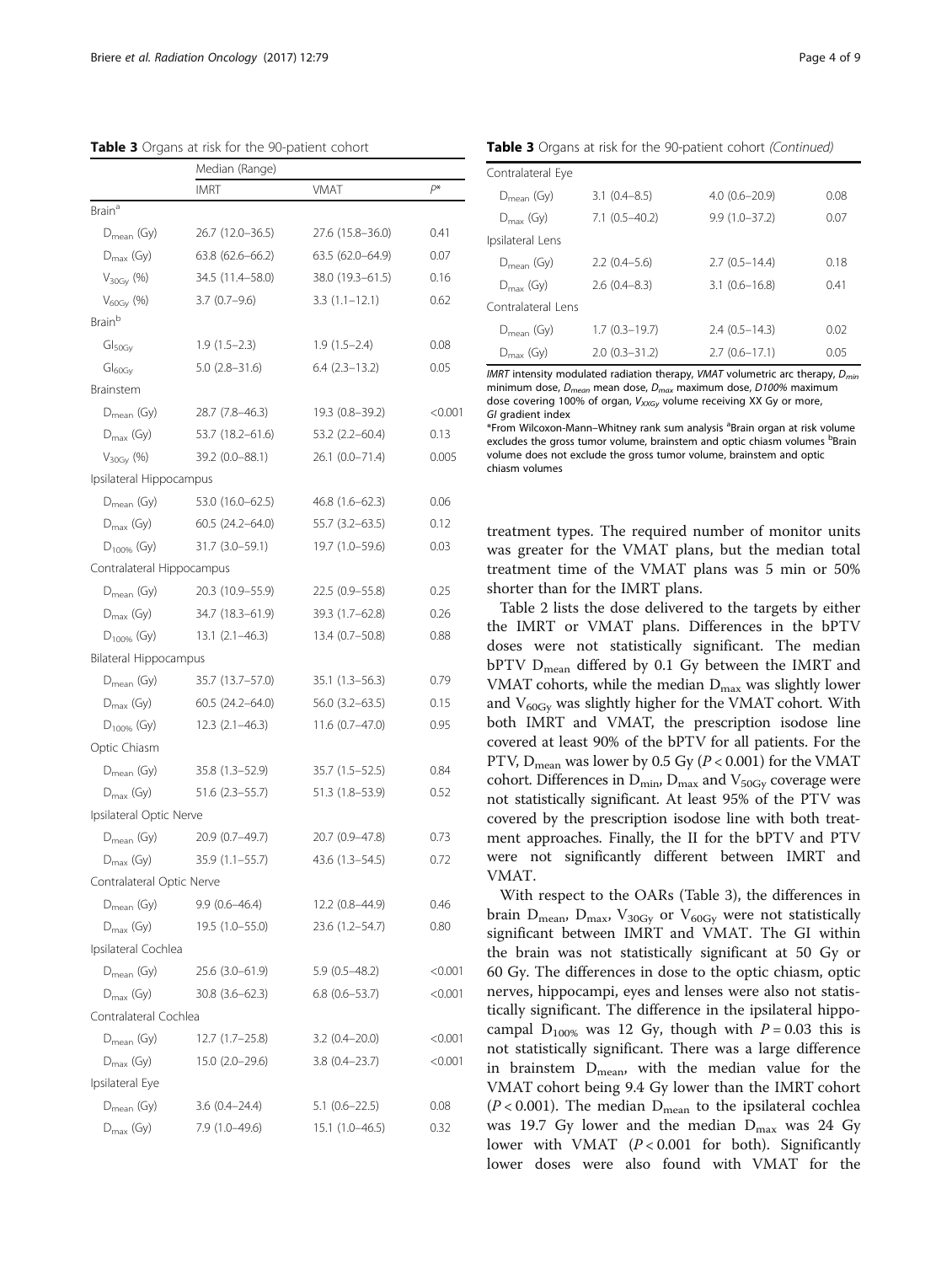<span id="page-4-0"></span>contralateral cochlea, with  $D_{\text{mean}}$  and  $D_{\text{max}}$  being lower by 9.5 and 11.2 Gy, respectively.

A separate analysis of the PTV and select OARs was performed for the 75 patients treated on linear accelerators equipped with high definition multileaf collimators. Similar to the full patient cohort, the mean PTV doses were significantly different, with  $D_{\text{mean}}$  for the PTV being a median value of 57.1 Gy for IMRT and 56.4 Gy for VMAT  $(P < 0.001)$ . Similarly, the median values of D<sub>mean</sub> for the brainstem were 29.2 Gy for IMRT and 18.6 Gy for VMAT ( $P < 0.001$ ). For the ipsilateral cochlea, the median values of  $D_{\text{mean}}$  were 27.4 Gy for IMRT and 5.7 Gy for VMAT  $(P < 0.001)$ , while for the contralateral cochlea they were 13.1 Gy for IMRT and 3.1 Gy for VMAT  $(P < 0.001)$ . The ipsilateral hippocampal  $D_{100\%}$  was 32.8 Gy for IMRT and 18.8 Gy for VMAT  $(P = 0.02)$ .

Selected doses and volumes for the six patients included in the VMAT cohort who had additional clinical IMRT plans are shown in Tables 4 and [5](#page-5-0). Isodose lines for one patient are shown in Fig. [1.](#page-6-0) As with the larger cohort, the VMAT plans provide similar target coverage and dose homogeneity within the PTV and bPTV, and similar doses and dose gradients within the brain. The target volume coverage for both the IMRT and VMAT plans were considered clinically acceptable ( $\geq$ 95%), with only small differences in dose to the brain. With respect to the optic chiasm and optic nerves,  $D_{\text{max}}$  was < 54 Gy for all but one IMRT plan, with the VMAT plans being neither consistently higher nor lower than the IMRT plans. Both  $\mathbf{D}_{\text{mean}}$  and  $\mathbf{D}_{\text{max}}$  for the eyes were well below

Table 4 Planning target volumes for 6 patients in the 45-patient VMAT cohort with both IMRT and VMAT plans

|                        | Median (Range)      |                     |       |
|------------------------|---------------------|---------------------|-------|
|                        | <b>IMRT</b>         | <b>VMAT</b>         | $P^*$ |
| bPTV                   |                     |                     |       |
| $D_{\min}$ (Gy)        | 58.9 (55.6–59.7)    | 58.8 (57.2–60.0)    | 0.12  |
| $D_{\text{mean}}$ (Gy) | $62.0(61.7-62.3)$   | 62.1 (61.9-62.6)    | 0.83  |
| $D_{\text{max}}$ (Gy)  | $63.9(63.2 - 65.8)$ | $63.7(63.1 - 64.7)$ | 0.35  |
| $V_{60GV}$ (%)         | 99.8 (97.8-100.0)   | 99.7 (98.7-100.0)   | 0.17  |
| II(GV)                 | $2.0(1.3-2.4)$      | $1.8(1.1 - 2.4)$    | 0.35  |
| <b>PTV</b>             |                     |                     |       |
| $D_{\min}(G_V)$        | 45.4 (40.8–47.9)    | 41.2 (35.2–45.4)    | 0.03  |
| $D_{\text{mean}}$ (Gy) | 56.7 (55.7–58.0)    | 56.1 (54.7-57.8)    | 0.03  |
| $D_{\text{max}}$ (Gy)  | $63.9(63.2 - 65.8)$ | $63.7(63.1 - 64.7)$ | 0.35  |
| $V_{50GV}$ (%)         | 98.5 (95.8-99.8)    | 96.7 (95.9-98.9)    | 0.12  |
| II(Gy)                 | 11.4 (10.9–12.0)    | 11.8 (11.6–12.5)    | 0.17  |

IMRT intensity modulated radiation therapy, VMAT volumetric arc therapy, bPTV boost planning target volume prescribed to 60 Gy, PTV planning target volume prescribed to 50 Gy,  $D_{min}$  minimum dose,  $D_{mean}$  mean dose,  $D_{max}$ maximum dose,  $V_{XXGy}$  volume receiving XX Gy or more, *II* inhomogeneity index \*From Wilcoxon signed rank sum analysis

specified constraints for all plans. The ipsilateral hippocampal  $D_{100\%}$  was consistently lower for the VMAT plans, and the contralateral and bilateral  $D_{100\%}$  were lower for 4 of 6 plans. For the brainstem and ipsilateral cochlea,  $D_{mean}$  was consistently lower with VMAT, and  $D_{\text{mean}}$  for the contralateral cochlea was either equally small or lower for the VMAT plans. Fig. [1](#page-6-0) shows the IMRT and VMAT plans for one patient, with similar bPTV and PTV coverage in both. The 40-Gy isodose line covers the brainstem in the central image for the IMRT plan, but only partially covers the brainstem with VMAT. Finally, the cochleae are partially or completely covered by the 10 Gy isodose line with IMRT, but with VMAT all doses on the slice containing the cochleae are  $< 10$  Gy.

## **Discussion**

Dose to the planning target volumes shown in Table [2](#page-2-0) demonstrate the non-inferiority of VMAT for the tumor coverage in this patient cohort, where  $\geq 94.7\%$  coverage was achieved for each PTV and bPTV planned with VMAT. These findings did not change when patients planned with conventional multileaf collimators were omitted from the analysis. The small differences in target volume coverage and dose homogeneity are unlikely to be clinically significant, as exemplified by the six patients with both IMRT and VMAT plans in Table 4. For all patients, while the dose to the brain and optic nerves was not substantially different, the dose to the brainstem and cochleae was significantly improved with VMAT. This finding is demonstrated in Fig. [1,](#page-6-0) which shows that the IMRT dose distribution exceeds 10 Gy several cm inferior to the PTV. This dose distribution occurs because noncoplanar beams are used for IMRT treatment planning, but are only rarely needed with VMAT. Thus, VMAT planning leads to superior sparing of the brainstem and cochleae without sacrificing PTV coverage.

Reducing radiation dose to the normal tissues outside the PTV is important, particularly for patients who will likely have disease recurrence and may require further radiotherapy. In order to avoid sensorineural hearing loss, which may occur as early as 3 months after completing RT, the Quantitative Analyses of Normal Tissue Effects in the Clinic (QUANTEC) group recommended a mean cochlear dose of  $\leq$  35–45 Gy [\[32\]](#page-8-0). Additionally, because a threshold for hearing loss could not be determined, the study group recommended keeping the dose as low as possible. A  $D_{mean} \leq 35$  Gy was achieved for all contralateral cochleae, 34 ipsilateral cochleae in the IMRT cohort and 42 in the VMAT cohort. This is in keeping with the dose constraints used during treatment planning. However, considering that the mean ipsilateral and contralateral cochlear doses are lower by 19.7 and 9.4 Gy with VMAT, respectively, hearing could be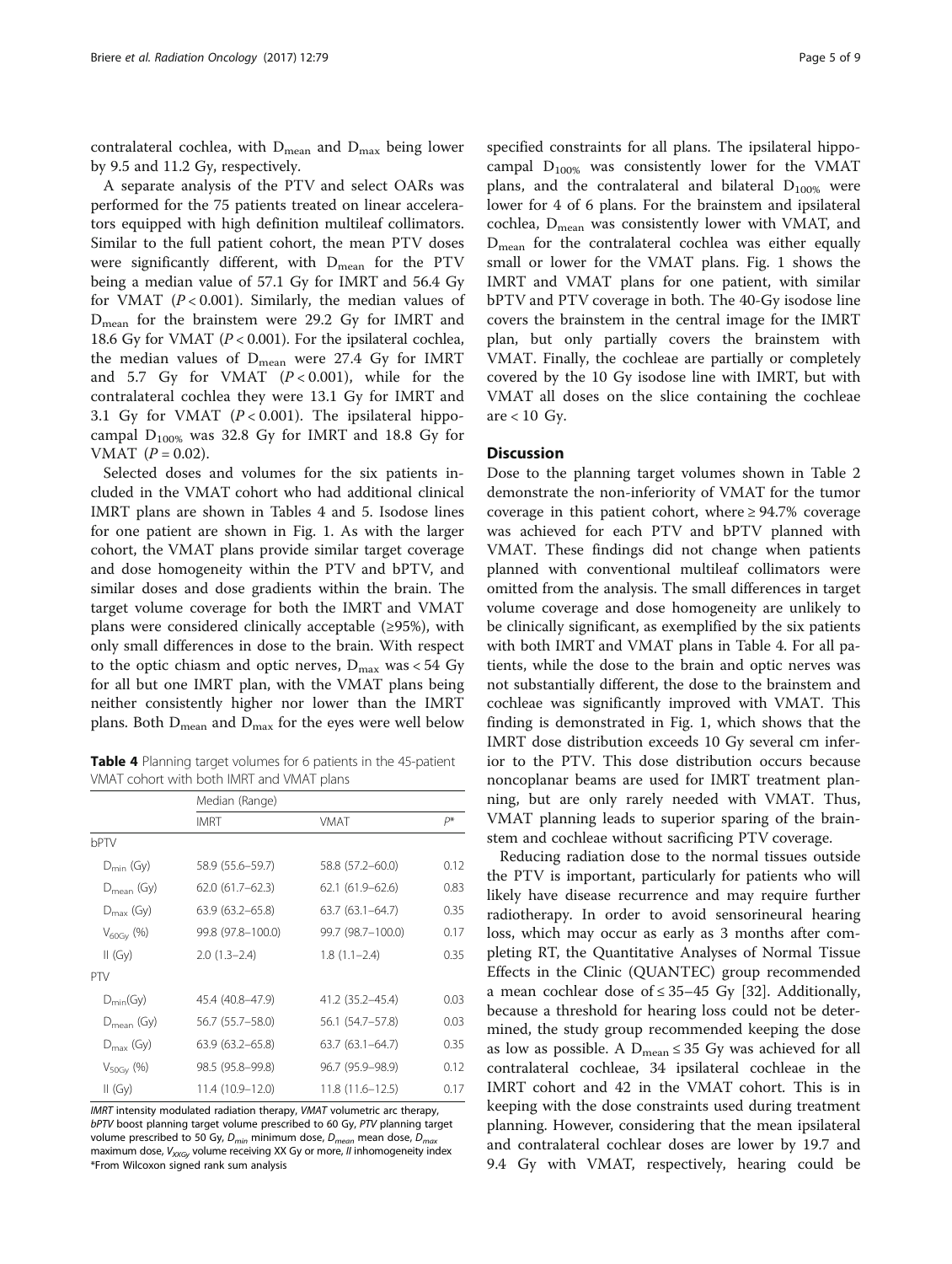|                               | Median (Range)     |                       |       |
|-------------------------------|--------------------|-----------------------|-------|
|                               | <b>IMRT</b>        | VMAT                  | $P^*$ |
| <b>Brain</b> <sup>a</sup>     |                    |                       |       |
| $D_{mean}$ (Gy)               | 27.3 (25.8–38.9)   | 26.1 (25.1–35.6)      | 0.03  |
| $D_{\text{max}}$ (Gy)         | 63.6 (63.1–65.8)   | $63.5(63.1 - 64.7)$   | 0.75  |
| $V_{30Gy}$ (%)                | 36.6 (32.2–61.1)   | 34.8 (32.0–61.5)      | 0.60  |
| $V_{60Gy}$ (%)                | $4.7(2.4 - 7.4)$   | $4.0(1.8-6.9)$        | 0.03  |
| <b>Brain</b> b                |                    |                       |       |
| $\text{Gl}_{\text{50Gy}}$     | $1.8(1.7-2.0)$     | $1.9(1.7-2.1)$        | 0.12  |
| $\mathrm{Gl}_{60\mathrm{Gy}}$ | $6.3(3.3-8.2)$     | 7.2 (3.2–8.8)         | 0.05  |
| Brainstem                     |                    |                       |       |
| $D_{mean}$ (Gy)               | 24.3 (16.9–33.8)   | $14.1 (9.5 - 27.2)$   | 0.03  |
| $D_{\text{max}}$ (Gy)         | 53.8 (51.2–59.4)   | 53.5 (49.5–59.9)      | 0.12  |
| $V_{30Gy}$ (%)                | 27.0 (15.3–56.2)   | 19.3 (10.2–45.0)      | 0.03  |
| Ipsilateral Hippocampus       |                    |                       |       |
| $D_{mean}$ (Gy)               | 45.5 (33.8-58.9)   | 41.7 (35.4–58.7)      | 0.07  |
| $D_{\text{max}}$ (Gy)         | 56.2 (50.6-63.0)   | 56.5 (51.4–63.3)      | 0.25  |
| $D_{100\%}$ (Gy)              | 26.5 (12.1–52.8)   | $10.0$ $(8.4 - 51.1)$ | 0.03  |
| Contralateral Hippocampus     |                    |                       |       |
| $D_{mean}$ (Gy)               | 21.0 (15.8–45.4)   | 23.7 (15.1–42.0)      | 0.25  |
| $D_{\text{max}}$ (Gy)         | 44.6 (32.8–62.2)   | 44.5 (31.7–62.2)      | 0.12  |
| $D_{100\%}$ (Gy)              | $14.4(2.5-26.0)$   | $9.8(3.9-20.8)$       | 0.25  |
| Bilateral Hippocampus         |                    |                       |       |
| $D_{mean}$ (Gy)               | 35.9 (24.6–45.8)   | 33.7 (25.0–42.1)      | 0.25  |
| $D_{\text{max}}$ (Gy)         | 56.6 (50.6–63.0)   | 56.5 (51.4–63.3)      | 0.35  |
| $D_{100\%}$ (Gy)              | 14.4 (2.5-26.0)    | $9.8(3.9-20.8)$       | 0.25  |
| Optic Chiasm                  |                    |                       |       |
| $D_{mean}$ (Gy)               | 37.2 (19.6–50.5)   | 36.9 (19.9–52.3)      | 0.35  |
| $D_{\text{max}}$ (Gy)         | 50.0 (30.7–55.7)   | 52.0 (25.0–53.9)      | 0.35  |
| Ipsilateral Optic Nerve       |                    |                       |       |
| $D_{\text{mean}}$ (Gy)        | 11.7 (4.5–39.9)    | 18.9 (7.8-38.1)       | 0.35  |
| $D_{\text{max}}$ (Gy)         | 33.6 (14.2–55.1)   | 34.1 (15.4–53.9)      | 0.60  |
| Contralateral Optic Nerve     |                    |                       |       |
| $D_{\text{mean}}$ (Gy)        | $9.3(6.7-29.6)$    | $13.8(7.5-31.0)$      | 0.05  |
| $D_{\text{max}}$ (Gy)         | 23.5 (10.3-54.5)   | 25.9 (12.1–52.7)      | 0.92  |
| Ipsilateral Cochlea           |                    |                       |       |
| $D_{\text{mean}}$ (Gy)        | $19.3(6.2 - 26.3)$ | $2.1(1.4-5.8)$        | 0.03  |
| $D_{\text{max}}$ (Gy)         | 21.0 (8.4-28.6)    | $2.4(1.5-10.3)$       | 0.03  |
| Contralateral Cochlea         |                    |                       |       |
| $D_{mean}$ (Gy)               | $8.9(1.4-23.5)$    | $1.9(1.4-2.3)$        | 0.03  |
| $D_{\text{max}}$ (Gy)         | $10.2(1.5-24.2)$   | $2.3(1.5-3.0)$        | 0.03  |
| Ipsilateral Eye               |                    |                       |       |
| $D_{mean}$ (Gy)               | $3.5(0.8-11.8)$    | $6.1$ $(2.8-10.9)$    | 0.25  |
| $D_{\text{max}}$ (Gy)         | $13.5(1.5-50.6)$   | 15.7 (4.7-34.7)       | 0.92  |

<span id="page-5-0"></span>Table 5 Organs at risk for 6 patients in the 45-patient VMAT cohort with both IMRT and VMAT plans

|  |                                                  | Table 5 Organs at risk for 6 patients in the 45-patient VMAT |
|--|--------------------------------------------------|--------------------------------------------------------------|
|  | cohort with both IMRT and VMAT plans (Continued) |                                                              |

| Contralateral Eye      |                  |                    |      |
|------------------------|------------------|--------------------|------|
| $D_{\text{mean}}$ (Gy) | $4.7(1.6-5.6)$   | $4.9(3.3 - 8.6)$   | 0.17 |
| $D_{\text{max}}$ (Gy)  | $8.6(2.6-41.5)$  | $11.0(6.4 - 34.1)$ | 0.60 |
| Ipsilateral Lens       |                  |                    |      |
| $D_{\text{mean}}$ (Gy) | $2.4(0.5-6.0)$   | $2.8(1.9-4.0)$     | 0.75 |
| $D_{\text{max}}$ (Gy)  | $2.8(0.6 - 7.8)$ | $3.3(2.3-4.9)$     | 0.92 |
| Contralateral Lens     |                  |                    |      |
| $D_{\text{mean}}$ (Gy) | $2.3(1.1-3.6)$   | $2.6(2.0-3.9)$     | 0.35 |
| $D_{\text{max}}$ (Gy)  | $3.4(1.3-3.9)$   | $2.9(2.2 - 4.8)$   | 0.75 |

IMRT intensity modulated radiation therapy, VMAT volumetric arc therapy,  $D_{min}$ minimum dose,  $D_{mean}$  mean dose,  $D_{max}$  maximum dose, D100% maximum dose covering 100% of organ,  $V_{\chi\chi_{G_y}}$  volume receiving XX Gy or more, GI gradient index

\*From Wilcoxon signed rank sum analysis <sup>a</sup>Brain organ at risk volume excludes the gross tumor volume, brainstem and optic chiasm volumes bBrain volume does not exclude the gross tumor volume, brainstem and optic chiasm volumes

preserved even with further irradiation. This was further exemplified by the six patients with IMRT and VMAT plans, where  $D_{\text{mean}}$  was reduced by 4.7–23.3 Gy with VMAT. While QUANTEC recommendations for the brainstem did not provide definitive dose-volume constraints [[33\]](#page-8-0), again minimizing dose to this critical structure could be important for subsequent irradiation. For the six patients with both IMRT and VMAT plans, the brainstem  $D_{\text{mean}}$  was reduced by 4.5–15.3 Gy. The impact of normal tissue sparing on treatment toxicity merits further study.

Previous planning studies, in which IMRT and VMAT plans were created for small cohorts of 10–14 patients [[20, 24](#page-8-0), [25\]](#page-8-0), showed good PTV coverage for both IMRT and VMAT and similar sparing of reported critical structures with the exception of the contralateral optic apparatus. For the contralateral optic nerve, retina, anterior globe, and lens, VMAT was found to be superior [[24, 25](#page-8-0)]. In the present study of 90 patients, the globe and retina were contoured as a single structure, and no statistically significant difference in dose to the contralateral eye or optic nerve was observed. Previous studies [\[24, 25](#page-8-0)] showed the mean brainstem  $D_{mean}$  to be 28.8–33.4 Gy for IMRT and VMAT plans. The ipsilateral mean cochlear  $D_{\text{mean}}$  were reported to be 35.8–53.9 Gy and the contralateral mean cochlear  $D_{mean}$  were reported to be 10.7–12.7 Gy [[25](#page-8-0)]. In one study [\[25](#page-8-0)], higher brainstem  $D_{\text{mean}}$  were observed for non-coplanar IMRT, while higher ipsilateral cochlear  $D_{\text{mean}}$  were seen for coplanar IMRT. Differences in brainstem [\[24](#page-8-0), [25\]](#page-8-0) and cochlear doses [\[25](#page-8-0)] were not found to be significant. Direct comparison with these two previous studies is difficult because the abovementioned studies employed a 60- Gy dose to the entire PTV, while in the present study the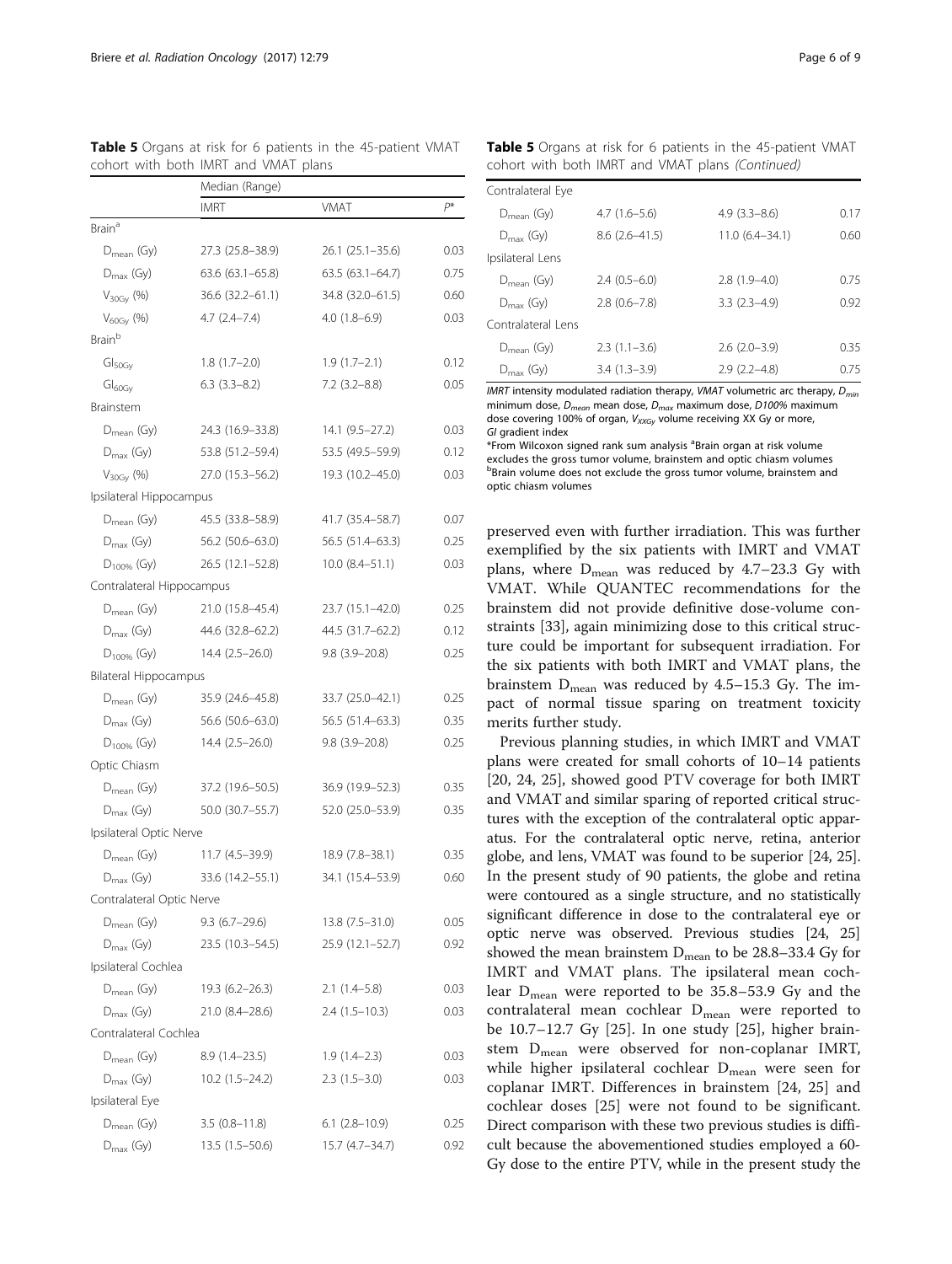<span id="page-6-0"></span>

PTV was prescribed to 50 Gy the boost PTV to 60 Gy. The values of the brainstem and cochlear  $D_{mean}$  for the IMRT plans for the entire 90-patient cohort in the present study (Table [3](#page-3-0)) are line with the previous studies, and the significantly improved sparing with VMAT was not observed in the earlier studies. To the best of our knowledge, this work is the first study that demonstrates the superiority of sparing of the brainstem and cochleae with VMAT compared with IMRT.

Radiation to the hippocampus has been associated with neurocognitive impairment in patients undergoing cranial irradiation [\[34\]](#page-8-0). The possibility of using hippocampal sparing to improve quality of life has been the focus of study for patients with limited expected survival, including those receiving whole brain irradiation for intracranial metastases [\[35](#page-8-0)–[37\]](#page-8-0). A study of 18 adult patients with brain tumors suggested a  $D_{40\%} > 7.3$  Gy is associated with cognitive impairment [\[34](#page-8-0)], while a separate study also of 18 patients suggested a relationship between the left hippocampal  $\mathbf{D}_{\max}$  and a decline in learning and recall [\[38\]](#page-8-0). The RTOG 0933 study on hippocampal avoidance during whole brain irradiation limited the  $D_{100\%}$  to  $\leq 9$  Gy and  $D_{\text{max}}$  to  $\leq 16$  Gy in 3 Gy fractions [\[36\]](#page-8-0), which would be equivalent to a  $D_{100\%}$  of  $\leq$ 11.25 Gy and  $D_{\text{max}}$  of  $\leq 20$  Gy in 2 Gy fractions if an  $\alpha/\beta$ of 2 is assumed. A published case study pointed to the possibility of using VMAT to achieve hippocampal sparing for low-grade gliomas [[39\]](#page-8-0). In the present study, the hippocampi were not treated as avoidance structures during treatment planning. The median ipsilateral  $D_{100\%}$ was lower by 12 Gy for the VMAT cohort  $(P = 0.03)$ , and this is supported by the six patients with both VMAT and IMRT plans, with increased hippocampal sparing of 1.6–17.3 Gy. None of the investigated hippocampal doses were found to be statistically significant, and both the contralateral and bilateral  $D_{100\%}$  and  $D_{\text{max}}$  were similar between the VMAT and IMRT cohorts. These results suggest a trend towards VMAT resulting in improved hippocampal sparing, which may offer a distinct advantage for certain patients. Using the hippocampi as avoidance structures may result in more optimal dose distributions. Avoidance should be considered with regard to current ASTRO guidelines, which do not recommend compromising target coverage to increase hippocampal sparing [[2](#page-7-0)]. The current results are promising, however, and may encourage clinical investigation of this topic.

The observation of a shorter treatment time for VMAT is supported by previous studies [\[20](#page-8-0), [24, 25\]](#page-8-0). In the present study, more monitor units were required for VMAT (453 vs. 347 for IMRT), but this number is consistent with the aforementioned studies that show mean values of 321–495 monitor units. Time is saved because of the limited number of beams used in VMAT as well as the coplanar configuration of the beams, obviating the need to enter the treatment vault between treatment fields. This may improve clinical efficiency, and allow more patients to be treated in a shorter amount of time. A shorter treatment time may also improve the treatment experience of patients who have difficulty tolerating a treatment mask.

One of the differences between the present study and previous published comparative analyses of IMRT versus VMAT is that the latter were planning studies, whereas all data from this investigation are from clinically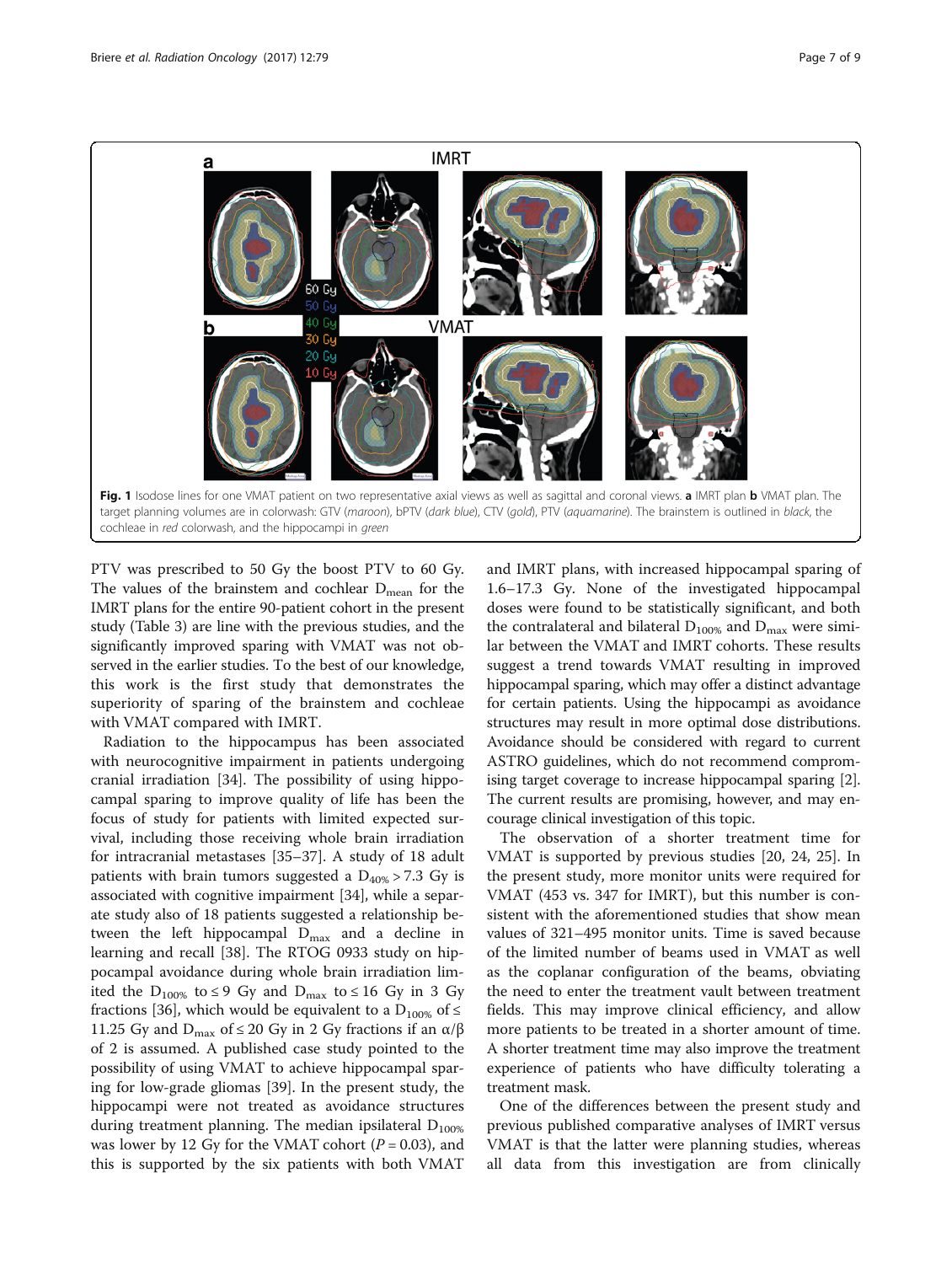<span id="page-7-0"></span>delivered plans. Consequently, dose statistics were evaluated from different patients within the VMAT and IMRT cohorts. However, statistical analysis of the patient characteristics, including tumor location and PTV volume (Table [1\)](#page-2-0), suggests that the patient populations are very similar. Thus, it is unlikely that differences in the sparing of normal tissues are solely due to patient inhomogeneity. This is further supported by analysis of six patients who had comparative VMAT and IMRT plans developed before the decision was made to proceed with the respective VMAT plans (Tables [4](#page-4-0) and [5](#page-5-0)). Finally, using clinical plans without population inhomogeneity removes the possible bias that can occur from a comparison (or dual)-planning study. Planning studies with limited patient cohorts are important to introduce new modalities or techniques. However, such studies often leave open questions as to whether the new modality behaves as promised when applied to the clinic or if the institution publishing the study actually uses this method. This report of our clinical experience adds support to previous planning studies and further shows that superior brainstem and cochlear sparing can be achieved with VMAT. Our institution has more than ten years of experience with IMRT planning for GBMs, and the present result demonstrating the superiority of VMAT was unexpected. While further planning studies could have been done to further optimize the IMRT plans, this did not appear to be warranted in light of the other advantages of VMAT, including shorter treatment time. It is hoped that other institutions will also find this modality advantageous in the treatment of GBMs.

# Conclusions

In our analysis of 90 patients treated with a simultaneous integrated boost technique for GBM, we have found that superior sparing of the brainstem and cochleae can be achieved with VMAT without sacrificing target coverage or sparing of other organs at risk. Hippocampal sparing appears to be improved for certain patients. Treatment time can also be reduced by a median value of five minutes per patient when VMAT is used, which may improve clinical efficiency as well the treatment experience of patients who have difficulty tolerating the treatment mask. Use of VMAT for the treatment of GBM patients thus appears to offer no inferiority and distinct advantages when compared with IMRT. While normal tissue sparing was not universally improved for all organs at risk, cochlear and hippocampal sparing could enhance the quality of life for these patients with limited expected survival. The clinical impact of the sparing of normal tissues merits further study but may be especially important for these GBM patients who will likely have tumor recurrence and may require re-irradiation.

### Acknowledgements

Not applicable.

## Funding

Not applicable. No outside funding was obtained for this study.

#### Availability of data and materials

Raw data is available to the reviewers by request.

### Authors' contributions

JNY conceived the study. All authors participated in the design of the protocol and study. MFM provided additional organ at risk contouring. TMB conducted data analysis, and LBL reviewed the analysis. TMB wrote the manuscript; MFM, LBL and JNY critically reviewed/revised the article. All authors read and approved the final manuscript.

#### Competing interests

The authors declare that they have no competing interests.

#### Consent for publication

Not applicable.

#### Ethics approval and consent to participate

Institutional Review Board approval (MDACC Protocol ID #PA15-1137) was obtained for this retrospective analysis. Patient consent was waived.

## Publisher's Note

Springer Nature remains neutral with regard to jurisdictional claims in published maps and institutional affiliations.

#### Author details

<sup>1</sup>Departments of Radiation Physics, UT MD Anderson Cancer Center, 1400 Pressler St., Unit #1420, Houston, TX 77030, USA. <sup>2</sup>Departments of Radiation Oncology, UT MD Anderson Cancer Center, Houston, TX, USA.

# Received: 15 November 2016 Accepted: 18 April 2017 Published online: 02 May 2017

#### References

- 1. Stupp R, Hegi ME, Mason WP, van den Bent MJ, Taphoorn MJ, Janzer RC, Ludwin SK, Allgeier A, Fisher B, Belanger K, et al. Effects of radiotherapy with concomitant and adjuvant temozolomide versus radiotherapy alone on survival in glioblastoma in a randomised phase III study: 5-year analysis of the EORTC-NCIC trial. Lancet Oncol. 2009;10:459–66.
- 2. Cabrera A, Kirkpatrick J, Fiveash J, Shih H, Koay E, Lutz S, Petit J, Chao S, Brown P, Vogelbaum M, et al. Radiation Therapy for Glioblastoma: Executive Summary of an American Society for Radiation Oncology Evidence-Based Clinical Practice Guideline. Practical Radiation Oncology. 2016;6:217–25.
- 3. Souhami L, Seiferheld W, Brachman D, Podgorsak EB, Werner-Wasik M, Lustig R, Schultz CJ, Sause W, Okunieff P, Buckner J, et al. Randomized comparison of stereotactic radiosurgery followed by conventional radiotherapy with carmustine to conventional radiotherapy with carmustine for patients with glioblastoma multiforme: report of Radiation Therapy Oncology Group 93–05 protocol. Int J Radiat Oncol Biol Phys. 2004;60:853–60.
- Bashir R, Hochberg F, Oot R. Regrowth patterns of glioblastoma multiforme related to planning of interstitial brachytherapy radiation fields. Neurosurgery. 1988;23:27–30.
- 5. Wallner KE, Galicich JH, Krol G, Arbit E, Malkin MG. Patterns of failure following treatment for glioblastoma multiforme and anaplastic astrocytoma. Int J Radiat Oncol Biol Phys. 1989;16:1405–9.
- 6. Brandes AA, Tosoni A, Franceschi E, Sotti G, Frezza G, Amista P, Morandi L, Spagnolli F, Ermani M. Recurrence pattern after temozolomide concomitant with and adjuvant to radiotherapy in newly diagnosed patients with glioblastoma: correlation With MGMT promoter methylation status. J Clin Oncol. 2009;27:1275–9.
- 7. Milano MT, Okunieff P, Donatello RS, Mohile NA, Sul J, Walter KA, Korones DN. Patterns and timing of recurrence after temozolomide-based chemoradiation for glioblastoma. Int J Radiat Oncol Biol Phys. 2010;78:1147–55.
- 8. McDonald MW, Shu HK, Curran Jr WJ, Crocker IR. Pattern of failure after limited margin radiotherapy and temozolomide for glioblastoma. Int J Radiat Oncol Biol Phys. 2011;79:130–6.